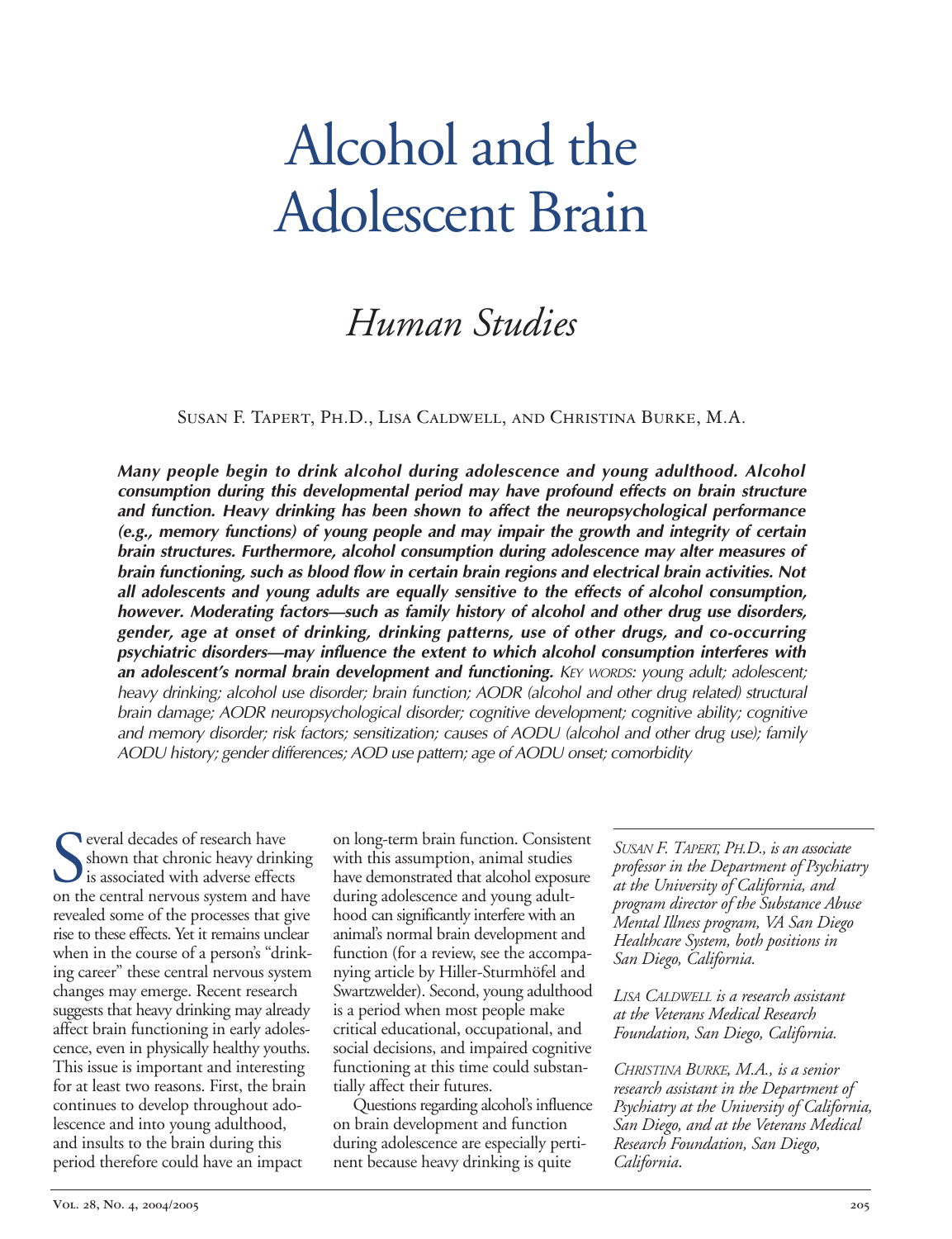common among young people. For example, in one survey, 36 percent of 19- to 28-year-olds reported having consumed five or more drinks in a row in the preceding 2 weeks (Johnston et al. 2003). Another survey determined that 7 percent of 18- to 25-year-olds meet the diagnostic criteria for alcohol dependence (Substance Abuse and Mental Health Services Administration [SAMHSA] 2003). Thus, a substantial number of adolescents and young adults could be at risk for alcohol-related impairment of brain development and brain function.

This article reviews research on the impact of alcohol on the brains of young adults. It discusses several areas of brain function and development that appear to be affected, describes the extent of the harm observed as well as the factors that appear to moderate alcohol's effects, and identifies high-risk groups of youths who are most likely to incur alcoholrelated brain impairment.

#### **Effects on Neuropsychological Performance**

One aspect of brain functioning that is commonly studied in youths as well as older adults is neuropsychological performance, $<sup>1</sup>$  which includes memory</sup> function, attention, visuospatial skills, and executive functioning (e.g., planning, abstract reasoning, and goaldirected behavior). Several studies have suggested that heavy alcohol use in young people appears to be associated with potentially long-term deleterious effects on neuropsychological functioning.

Brown and colleagues (2000) studied 33 alcohol-dependent adolescents, ages 15 and 16, who were in treatment for dependence on alcohol but not on other drugs. These teens had used alcohol an average of 753 times in their lives. A control group (*N* = 24) who had no history of alcohol and other drug (AOD) problems were matched with the alcohol-dependent adolescents on age, gender, socioeconomic status, education, and family history of AOD problems. Both groups of participants were given neuropsychological tests

after 3 weeks of abstinence. The investigators found that the alcohol-dependent adolescents performed worse on tests of verbal and nonverbal memory than the control adolescents. They also found that alcohol-dependent adolescents who reported a greater number of alcohol withdrawal symptoms demonstrated poorer visuospatial functioning.

These findings were supported by a long-term study of 115 adolescents with AOD use disorders<sup>2</sup> (Tapert and Brown 1999). The participants, ages 13 to 18 (average age, 16) at the beginning of the study, were recruited after completing inpatient treatment for AOD use disorders and were initially followed for 4 years. At the 4-year followup, the participants were divided into three groups based on their AOD use at followup:

- • Nonabusers (*N =* 32) who had experienced no further AODrelated problems after the initial treatment.
- Abstinent abusers  $(N = 38)$  who had resumed harmful AOD use after treatment but had been abstinent for the 28 days prior to followup (or longer).
- Active abusers  $(N = 45)$  who had resumed harmful AOD use after treatment and had used AODs in the 28 days prior to followup.

The three groups were similar with respect to demographic characteristics (e.g., age, ethnicity, and family history of AOD problems), except that the active abuser group included more males.

In addition to drinking and drug use behavior, the investigators assessed the number of different withdrawal symptoms reported by the participants at the 4-year followup. Abstinent abusers (i.e., those who had been abstinent for the 28 days prior to assessment) reported an average of 1.4 different withdrawal symptoms, compared with an average of 3.1 different withdrawal symptoms reported by active abusers.

Directly after recruitment into the study, the groups had shown no significant differences on any of the neuropsychological measures assessed. At the 4

year followup, however, the abstinent and active abusers performed worse than the nonabusers on attention tasks, with the active abusers exhibiting the worst performance. In addition, participants who reported more withdrawal symptoms during the previous 3 months showed poorer visuospatial abilities, even when gender, history of head injury, history of a learning disability, number of grades completed, and socioeconomic status were considered. This latter observation suggests that the number of different alcohol withdrawal symptoms may be an important indicator of the degree of later alcoholrelated cognitive impairment, at least among AOD-dependent young adults. Alcohol withdrawal symptoms were equally predictive of neuropsychological problems in alcohol-dependent as well as other-drug-dependent youths (although almost all drug-dependent youths were also alcohol dependent).

A continuation of this study evaluated participants 8 years after initial recruitment into the study (Tapert et al. 2002*a*). These analyses confirmed that lifetime history of alcohol withdrawal symptoms predicted cognitive performance, especially on visuospatial tests—that is, young people who had experienced a greater number of withdrawal symptoms performed worse on visuospatial tasks than did young people who had had fewer withdrawal symptoms.

Although these studies clearly have demonstrated that heavy alcohol use during adolescence and young adulthood is associated with poorer neuropsychological functioning, these impairments in young adults with alcohol use disorders (AUDs) (i.e., alcohol abuse and dependence) appear to be generally mild. For example, Eckardt and colleagues (1995) assessed neuropsychological functioning in 101 males, ages 18 to 35, with AUDs. This study found

<sup>1</sup> The term "neuropsychological performance" refers to performance on standardized tests of thinking and memory skills.

<sup>2</sup> All participants met the diagnostic criteria established in the Diagnostic and Statistical Manual of Mental Disorders, Third Edition, Revised (DSM–III–R) (American Psychiatric Association [APA] 1987) for abuse of or dependence on alcohol and at least one other drug.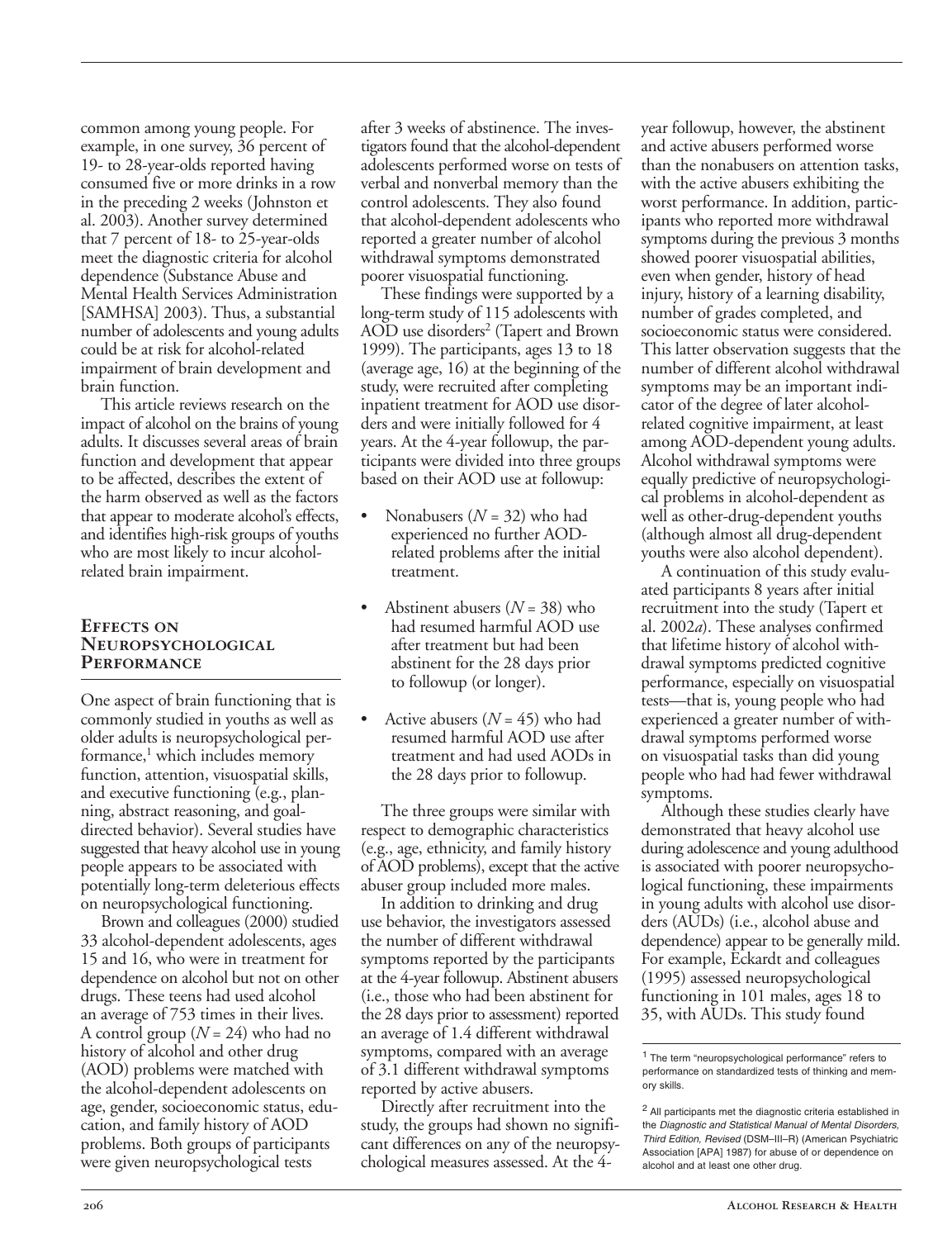that almost all participants performed within the average range across tests. Nevertheless, young people who had consumed more alcohol throughout their lives performed more poorly, and young people who had abstained from alcohol for a longer time performed better. The investigators also noted that the study participants had experienced alcohol-related problems only for relatively short periods of time, which may contribute to the relatively mild impairment seen. But even if neuropsychological impairments generally are not severe, they represent a serious public health concern, considering how prevalent heavy drinking and alcohol-related problems are in young adults.

#### **Effects on Brain Structure**

In addition to neuropsychological analyses, scientists have conducted imaging studies in teens and young adults with AUDs to determine the effects of heavy drinking on the changing brain structure

during this developmental stage. These studies have revealed a variety of structural brain abnormalities associated with alcohol use.

In one study, De Bellis and colleagues (2000) used an imaging technique called magnetic resonance imaging (MRI) to investigate the sizes (i.e., volumes) of various brain structures in adolescents and young adults with and without AUDs (see the figure). These researchers measured the following:

- • *Intracranial volume:* Volume enclosed by the skull.
- *Cerebral volume:* Volume of the largest and uppermost section of the brain, the cerebrum, which is divided into two halves or hemispheres.
- • *Cortical gray-matter volume:* Volume of the gray mass that consists primarily of nerve cell bodies and forms the outer layer (i.e., cortex) of the cerebral hemispheres.





- *White-matter volume:* Volume of the white mass that makes up most of the cerebrum and consists primarily of nerve cell extensions (axons) through which nerve cells connect with each other.
- • *Corpus callosum volume:* Volume of the bundle of nerve cell extensions that connect the cerebral hemispheres.
- Amygdaloid volume: Volume of the amygdala, an almond-shaped graymatter mass located deep in each cerebral hemisphere, which may play an important role in the development of repeated AOD use and AOD dependence.
- • *Hippocampal volume:* Volume of the hippocampus, a curved brain structure located in each cerebral hemisphere, which is critical to learning new information and forming memories.

When the investigators compared the volumes of these brain structures in adolescents and young adults with and without AUDs, only the hippocampal volumes differed significantly between the two groups. That is, left and right hippocampal volumes were significantly smaller in youths with AUDs than in matched control participants without AUDs. The researchers also found that hippocampal volume correlated positively with the age of onset of the AUD: The earlier a person developed an AUD, the smaller his or her hippocampi. Finally, a negative correlation was found between hippocampal volume and the duration of the AUD: Smaller hippocampi were found in participants who had longerlasting AUDs than in subjects with AUDs of shorter duration. In another study of adolescents with and without AUDs who had no coexisting other drug use and other psychiatric disorders, Nagel and colleagues (in press) also detected smaller left hippocampal volumes in the adolescents with AUDs. These findings suggest that more enduring heavy-drinking patterns in adolescents and young adults are linked to smaller hippocampi and, because these brain structures are critical to learning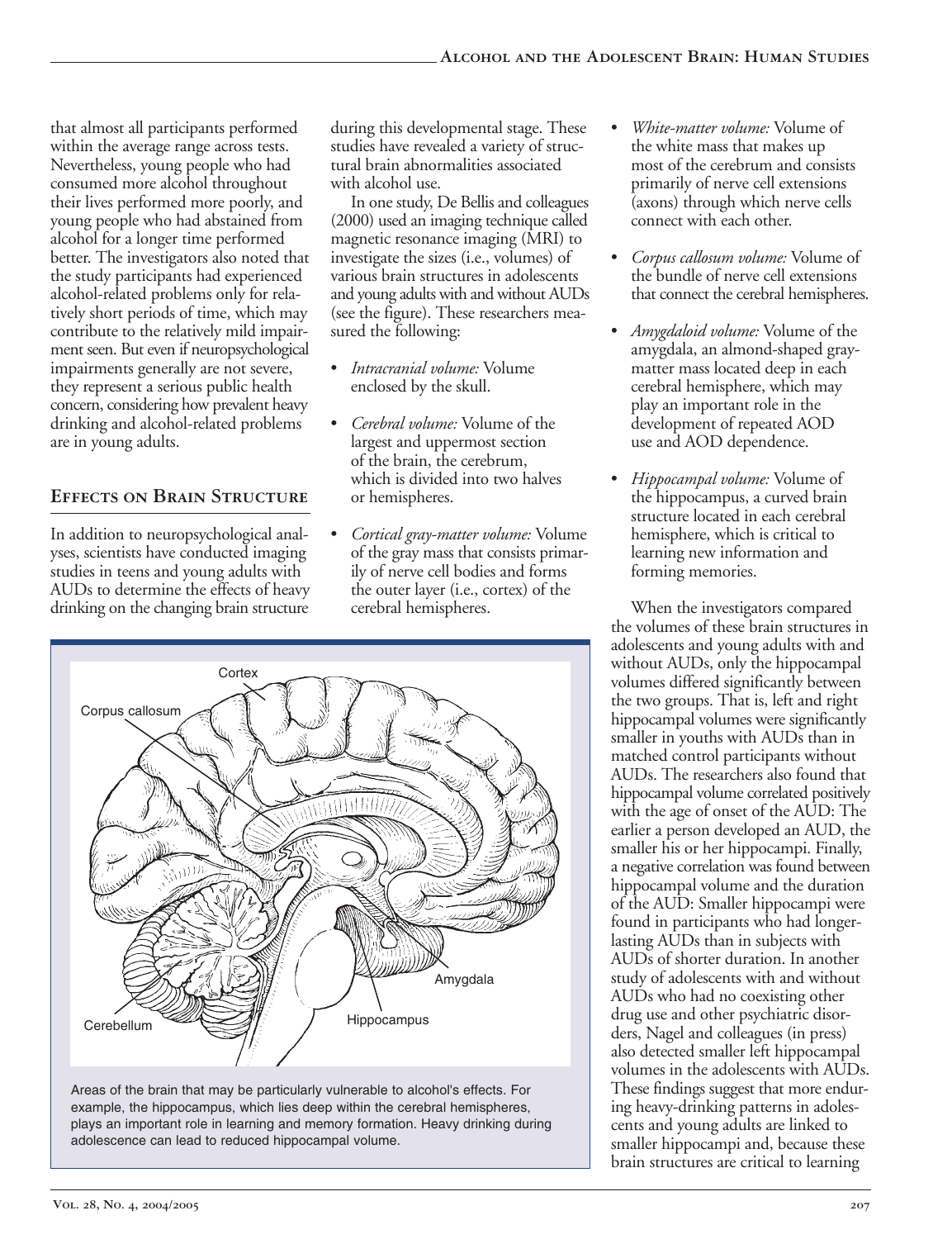and memory formation, may lead to more severe impairment of memory function.

Other studies that have looked at the effect of alcohol on the structure of white matter have identified subtle differences between youths with and without AUDs. In one preliminary study, Tapert and colleagues (2003) used a type of MRI technique, diffusion tensor imaging, to study the integrity of the white matter in the corpus callosum. This study determined that in youths with AUDs, white-matter integrity was reduced in the portion of the corpus callosum that is located toward the back of the brain (i.e., the splenium). Moreover, in these young people, white-matter integrity tended to be reduced in the rest of the corpus callosum as well, although the reductions were not statistically significant. The study also found that decreased whitematter integrity was significantly related to longer duration of heavy alcohol use, greater number of past alcohol withdrawal symptoms, and recent consumption of large amounts of alcohol.

Taken together, these imaging studies indicate that youths with AUDs may have some subtle abnormalities in hippocampal volume and white-matter integrity compared with demographically similar young people without AUDs. Even these subtle alterations could lead to disturbances in brain function that may have a long-lasting influence on subsequent performance of thinking and memory tasks. Similar impairment of hippocampal function and memory function resulting from alcohol exposure during adolescence has been demonstrated in animal models, further supporting the critical role of alcohol's detrimental effects on this brain structure (for more information, see the accompanying article by Hiller-Sturmhöfel and Swartzwelder).

Although it is clear that heavy alcohol use can lead to changes in brain structure which can affect brain functioning, the reverse process—that an abnormality existing prior to alcohol exposure may predispose a person to alcohol use and the development of an AUD—also is plausible. In fact, both processes could occur in the same person, with a preexisting brain abnormality promoting heavy alcohol use, which then could lead to additional alterations in brain structure. To date, it is not known whether either of these processes takes precedence over the other

*Although it is clear that heavy alcohol use can lead to changes in brain structure which can affect brain functioning, the reverse process also is plausible.* 

or to what extent the processes cooccur in one person. This issue could be critically important to understanding the development of alcohol dependence in adolescents and young adults and to devising methods to prevent dependence, and therefore should be examined in future research that follows high-risk youths over time.

#### **Effects on Physiologic Brain Functioning**

The term "brain functioning" refers to measures of the brain's response (i.e., chemical and electrical processes) to thinking and memory tasks. Researchers have attempted to determine whether and how heavy alcohol use by adolescents and young adults relates to abnormalities in brain functioning. These approaches have used such techniques as measuring event-related potentials (ERPs) and performing functional MRIs (fMRIs).

Nichols and Martin (1993) examined physiological brain functioning in young adult heavy drinkers by measuring ERPs—brain waves that occur in response to a sudden stimulus or unexpected event. In particular, the researchers studied a brain wave called P300, which typically occurs 300 milliseconds after a stimulus and serves as a measure of information processing. In this study, participants looking at

a series of pictures depicting a common event (in this case, safe driving) interspersed with pictures of a rare or "oddball" event (e.g., an accident scene) had to respond when the oddball event occurred. Participants performed the task both under the influence of a sedative drug (benzodiazepine) and after taking an inactive substance (i.e., placebo). The analyses revealed that under both conditions the P300 wave took longer to appear (i.e., had greater latency) in heavy-drinking young adults than in demographically comparable light drinkers. This result suggests that some information processing deficits exist that are related to heavy drinking and could represent an early stage along a continuum of alcohol-related brain damage.

The fMRI technique determines the activity in a brain region by detecting the amount of oxygen in the blood, which indicates the extent to which the brain region receives the oxygen it needs for nerve cell activity. If an fMRI is performed while the subject is engaged in a mental task, the level of activity in the brain regions involved can be identified. Tapert and colleagues (2004) used this approach to investigate brain response during a spatial working memory task in 15 adolescents with AUDs and 19 adolescents without AUDs (all ages 15 to 17). The participants were shown different abstract figures appearing one at a time in different locations on the screen, and were asked to press a button when a figure appeared in a repeat location. Youths with AUDs performed well on the task but showed greater blood oxygen levels in parietal regions and less response in some frontal and cerebellar areas compared with youths without AUDs. In a study of 10 alcohol-dependent young women ages 18 to 25 with longer histories of AUDs and 10 matched control women, however, the investigators found lower blood oxygen levels in many regions of the cerebral cortex in the alcohol-dependent women than in the control women (Tapert et al. 2001). This decreased response, which signifies reduced brain activity, corresponded with poorer performance on the task, particularly as the task progressed. This research indi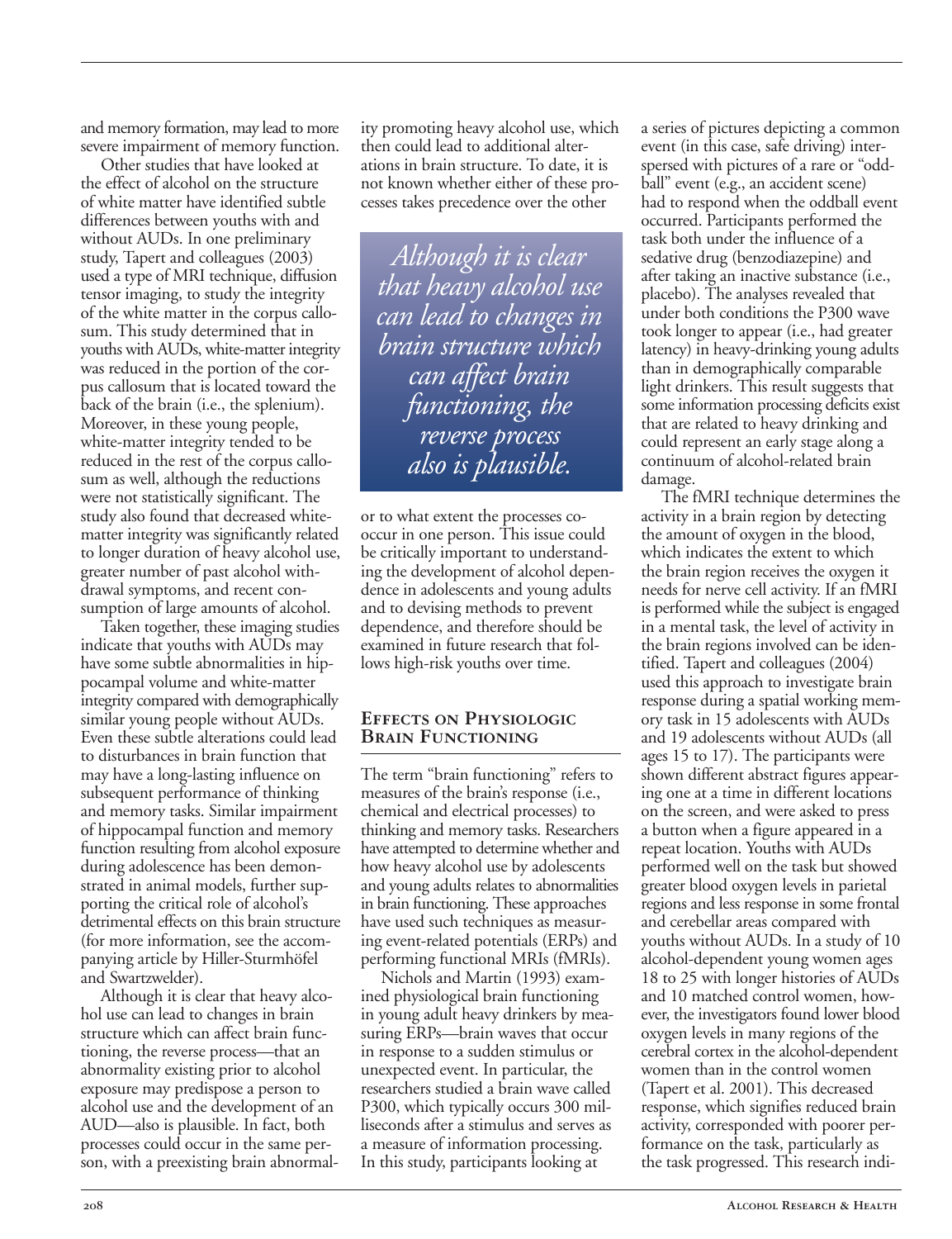cates that these key brain regions may not receive adequate oxygenated blood for sustained accurate performance on the task. This reduced activity may represent a subtle neuronal disruption in these regions.

#### *Sensitivity to Alcohol*

Numerous studies have described the effects of alcohol on the young brain, particularly with respect to sensitization (Chambers et al. 2003; Weissenborn and Duka 2003). The term "sensitization" refers to the fact that with increasing alcohol exposure, people may experience an intensified positive response to alcohol—that is, the reinforcing effect of drinking becomes more powerful,<sup>3</sup> and certain other behavioral responses (e.g., aggression or intake of more alcohol or other drugs) become amplified. Some researchers have hypothesized that young people may be more likely to experience sensitization (and therefore may be more likely to consume excessive amounts of alcohol and develop AUDs) because their brains are still maturing, and the changes associated with this maturation could enhance the sensitization process.

For example, Chambers and colleagues (2003) proposed several reasons why young people might be particularly vulnerable to AOD use disorders. First, the brain continues to mature during adolescence, and disrupting the maturation process may damage brain function in the long term. Second, adolescents are more likely than people at other developmental stages to engage in impulsive behaviors, including heavy drinking. Impulse control is mediated by the prefrontal cortex, a region in the front of the brain.<sup>4</sup> Because the prefrontal cortex continues to develop during adolescence, teens have not yet gained their full ability to control impulsive behavior and are therefore more prone to poor judgment related to drinking. One of the effects of consuming alcohol is that the brain releases a signaling molecule (i.e., a neurotransmitter) called dopamine in a brain region known as the nucleus accumbens. Dopamine release activates the nucleus accumbens, which in turn stimulates the brain's reward system and triggers the desire for further positive stimulation, resulting in more alcohol use. Eventually, alcohol-related dopamine release may result in changes in brain development that lead to sensitization. This process also occurs in older people, but may be accelerated when it occurs in conjunction with the normal developmental changes in adolescents.

#### **Summary of Alcohol's Effects**

The preceding sections have shown that chronic heavy drinking during adolescence and into young adulthood appears associated with detrimental effects on brain development, brain functioning, and neuropsychological performance. Furthermore, imaging studies indicate that alcohol-consuming youth exhibit abnormalities in some brain areas that are particularly sensitive to disruption, such as the hippocampus, and in the chemical and electrical processes that occur during brain activity (e.g., in blood flow and the appearance of ERPs). These observations suggest that alcohol exposure during adolescence and young adulthood can cause subtle yet consequential damage. However, longitudinal studies that follow participants over several years will be needed to confirm this hypothesis.

## **Moderating Factors**

Although heavy drinking during adolescence can impair brain functioning, not all young people who drink heavily or become alcohol dependent will experience the same level of impairment, and some may show no damage at all. This variability in the effects of heavy alcohol consumption is attributable at least in part to a large number of moderating factors, such as genetic influences

(as represented by the adolescent's family history of AUDs), gender, age at onset of an AUD, drinking patterns and duration of abstinence, use of other drugs, and co-occurrence of other psychiatric disorders.

#### *Family History of AUDs*

AUDs, like other psychiatric disorders, tend to run in families, indicating that genetic factors play a role in the development of these disorders. In fact, much alcohol research focuses on identifying the gene or genes that predispose a person to developing an AUD. It is plausible that predisposing genetic factors as evidenced by a family history of AUDs also influence the effects of alcohol consumption on the adolescent brain. To explore this relationship further, Tapert and Brown (2000) investigated the moderating effects of family history of AUD on neuropsychological functioning in adolescents ages 13 to 18. Study participants were classified in four groups:

- Detoxified AOD-dependent adolescents with a family history of AUDs.
- • Detoxified AOD-dependent adolescents without a family history of AUDs.
- Non-AOD-abusing adolescents with a family history of AUDs.
- Non-AOD-abusing adolescents without a family history of AUDs.

The investigators administered a battery of neuropsychological tests of language, visuospatial ability, verbal memory, attention, and executive functioning to all four groups. They found that both AOD dependence and family history were associated with level of language and attention functioning. Specifically, the investigators made the following observations:

• Among adolescents who did not abuse AODs, those with a family history of AUDs had lower scores on language tasks than did those

<sup>3 &</sup>quot;Reinforcing effects" are the consequences of alcohol use, such as feelings of well-being or euphoria, that promote further alcohol consumption.

<sup>4</sup> The prefrontal cortex often appears to function abnormally in people with AOD use disorders.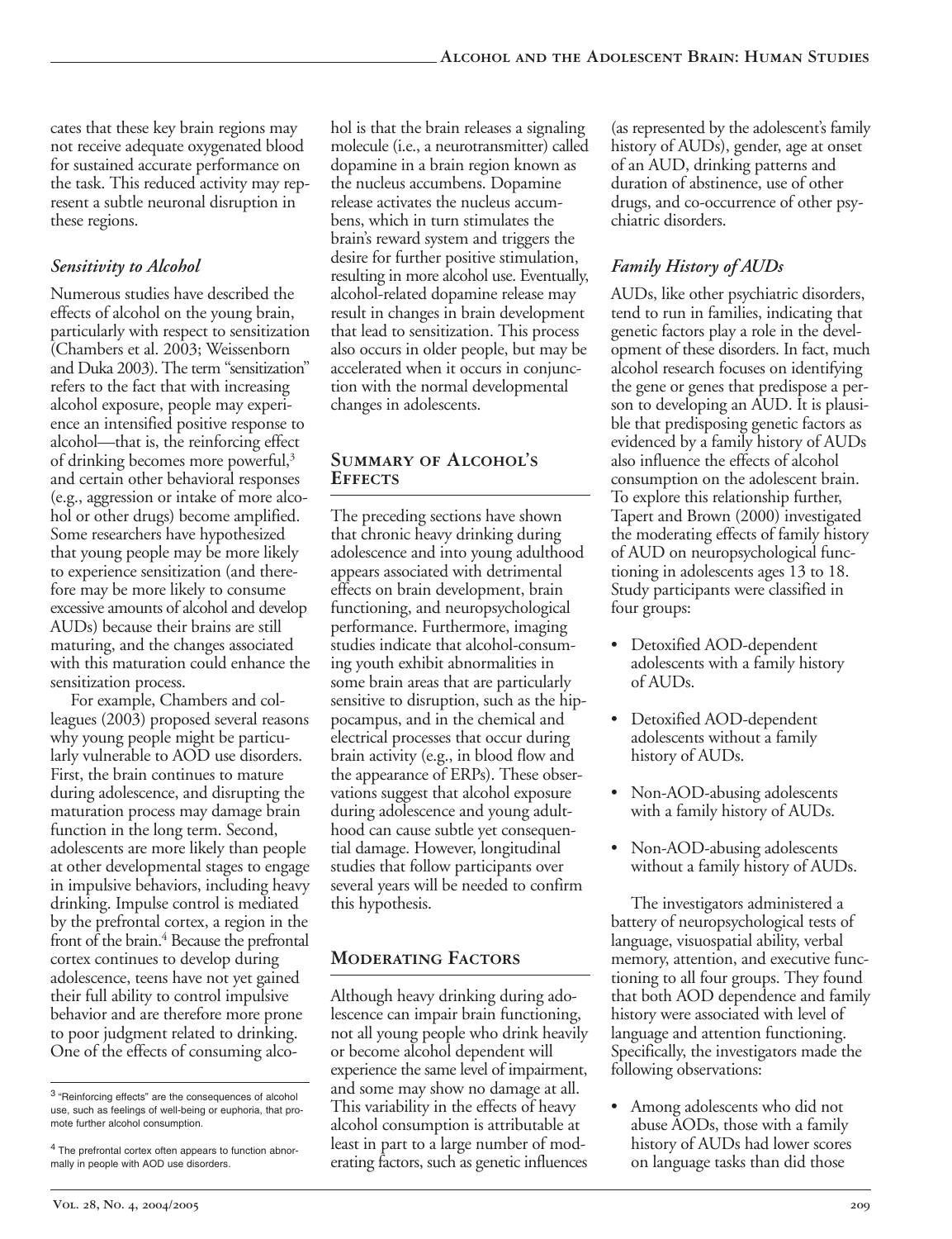without such a family history, suggesting that genetic factors, or possibly family environment, may contribute to lower language skills in some adolescents.

- Among adolescents without a family history of alcohol use disorders, those who were AOD dependent performed worse on attention tasks than did those who were not AOD dependent, suggesting that heavy AOD use may interfere with attention skills.
- Performance levels on language and attention tasks were similar for AODdependent adolescents without a family history and for those who did not abuse AODs but had a family history of alcohol use disorders.

Hill and Shen (2002) also have assessed the influence of family history using ERP studies. These investigators found that children of alcoholics may be somewhat delayed in developing normal P300 patterns, yet appear to "catch up" to the levels seen in control subjects by young adulthood.

Taken together, these findings suggest that AOD dependence and family history of AUDs are distinct risk factors for decrements in neuropsychological performance, and these factors appear to impact different areas of neuropsychological functioning.

#### *Gender Differences*

Research with older adults has repeatedly suggested that women are more vulnerable to some effects of alcohol. For example, women appear to develop liver damage after lower overall alcohol consumption than men (Department of Health and Human Services 1997). Women also are more vulnerable to alcohol's toxic effects on the brain (Hommer et al. 2001; Schweinsburg et al. 2003). However, only a few studies have analyzed gender differences among young adults with AUDs. One study compared male and female adolescents with AUDs to nonabusing male and female control subjects on various neuropsychological tasks (Moss et al. 1994). This study found that alcohol-abusing

males outperformed male control subjects on a problem-solving task, whereas females with AUDs performed worse than the female control subjects. The investigators postulated that alcohol may affect frontal lobe functioning, which is required for these problemsolving tasks, more readily in females than in males.

# *Age at Onset of AUD*

Because the brain continues to mature throughout adolescence, it is reasonable to speculate that the effects of heavy drinking on the brain may differ depending on the age at which an adolescent developed an AUD. A neuropsychological study investigating cognitive deficits as a function of age at onset and duration of an AUD found that participants with early-onset alcoholism (i.e., before age 35) showed the greatest degree of cognitive impairment (Pishkin et al. 1985).

Other researchers have examined the effects of age at onset of alcoholism using imaging techniques. Demir and colleagues (2002) used single photon emission computed tomography (SPECT) to measure blood flow through various brain regions. This regional cerebral blood flow (rCBF) is a measure of brain activity in those regions. Participants in this study were male alcoholics with early-onset (before age 20) and late-onset (after age 20) alcoholism as well as nonalcoholic control subjects. The investigators found that both early-onset and late-onset alcoholics showed impaired neuropsychological functioning and abnormal rCBF when compared with control subjects. Both groups of alcoholics had decreased rCBF in the left superior frontal regions compared with control participants. Late-onset alcoholics also showed decreased blood flow in the right superior frontal region. However, early-onset and late-onset alcoholics did not differ on most measures of rCBF and neuropsychological performance. In contrast to the study by Pishkin and colleagues (1985), these findings suggest that earlier onset of heavy drinking is not necessarily more detrimental to brain functioning than late onset.

#### *Drinking Patterns*

Numerous studies have demonstrated that the effects of alcohol depend not only on the amount of alcohol consumed but also on the pattern of consumption. In general, drinking moderate alcohol amounts (one or two glasses of alcohol) almost every day appears to be less harmful than consuming the same total amount (that is, 7 to 14 glasses) on just one or two occasions per week—a pattern known as binge drinking or heavy episodic drinking. Heavy episodic drinking, which often is associated with hangover or mild withdrawal symptoms, is particularly common in adolescents and young adults, among whom this drinking pattern appears to be related to cognitive impairment. For example, in their 8-year followup study of adolescents with AUDs (see the earlier section, "Effects on Neuropsychological Performance"), Tapert and colleagues (2002*a*) found that having more hangover or alcohol withdrawal symptoms (which indicates a pattern of heavy episodic drinking) predicted poorer visuospatial functioning in young adulthood. This relationship was observed even after controlling for visuospatial functioning at the beginning of the study, AOD use, and practice effects from the previous administration of the neuropsychological tests.

Other studies, both in humans and in animal models, also have associated heavy episodic drinking patterns, as opposed to daily drinking patterns, with detrimental effects on cognitive functioning. These analyses also found that adolescents or young adults who are heavy episodic drinkers may be more sensitive to alcohol's harmful effects on neurocognition than those who drink less or in a more consistent pattern. Weissenborn and Duka (2003) studied 95 participants ages 18 to 34, categorizing them as nonepisodic drinkers or heavy episodic drinkers, which are defined as men who consume five drinks or more per occasion and women who consume four drinks or more. Half of the participants from each group were given alcohol (the equivalent of about four to five drinks), and the others received a placebo. When all participants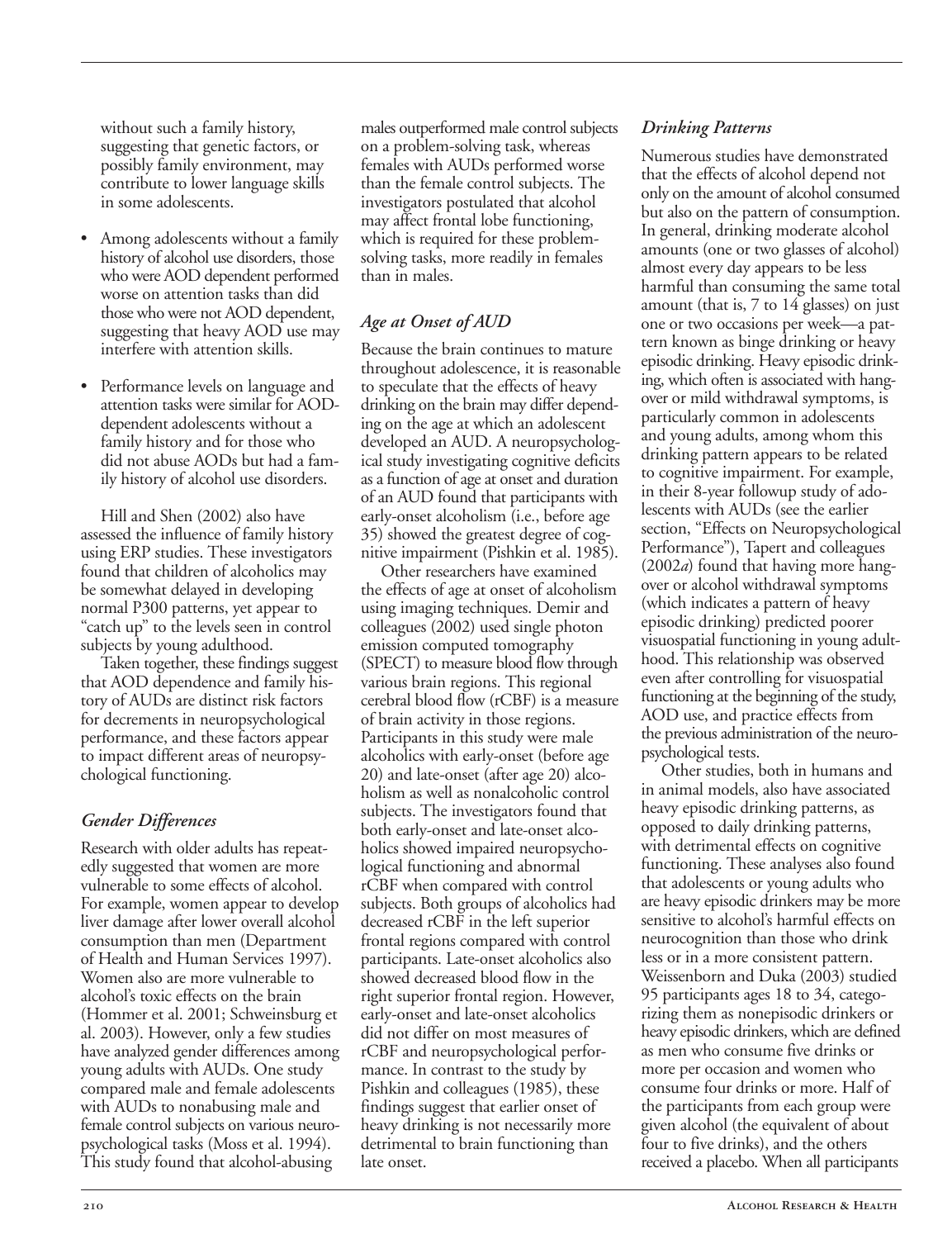were subsequently tested on memory acquisition, motor functioning, spatial working memory, pattern recognition, and spatial recognition tasks—in the presence and absence of alcohol—the heavy episodic drinkers performed significantly worse than the nonepisodic drinkers on the spatial-working-memory and pattern recognition tasks. These findings support the hypothesis that a pattern of heavy episodic drinking can be particularly harmful to cognitive functioning.

#### *Duration of Abstinence*

Studies in adult alcoholics have shown that some brain function previously damaged by alcohol can be recovered after sustained abstinence (Mann et al. 1999). Studies in young people suggest that at least some negative neuropsychological effects of heavy drinking persist even among drinkers who remain abstinent for extended periods of time (Brown et al. 2000; Tapert and Brown 2000; Tapert et al. 2002*a*). Brown and colleagues (2000) found that adolescents with AUDs still appeared to have reduced neuropsychological functioning after a 3-week period of abstinence, ruling out protracted withdrawal as the cause of reduced scores. However, it remains largely unknown whether full functioning returns after longer periods (e.g., 6 months to 1 year or more) of abstinence. More research is needed to determine if these consequences can reverse and whether the adolescent brain recovers from the effects of heavy alcohol use more easily than the adult brain.

## *Use of Other Drugs*

In addition to the growing research on the neurocognitive effects<sup>5</sup> of heavy alcohol use, researchers have evaluated how using more than one drug affects neurocognitive functioning in young people. Grant and colleagues (1978) suggested that neuropsychological deficits were most strongly related to the heavy use of four or more drugs in addition to heavy alcohol use. These investigators concluded that heavy use of alcohol in conjunction with other drugs exacerbates the neuropsychological effects of alcohol alone among young adults. Other studies have produced different results, however, and there is tremendous variability among adolescents with respect to patterns of combining different drugs, which greatly complicates conducting studies and comparing the results. Nevertheless, it appears that using drugs such as cocaine or methamphetamine, or abusing prescription drugs in conjunction with heavy drinking, is related to poorer neurocognitive functioning.

#### *Co-Occurring Psychiatric Disorders*

Youths with AUDs are at increased risk of having other psychiatric disorders as well, such as conduct disorder, bipolar disorder, schizophrenia, and attention deficit hyperactivity disorder (Myers et al. 1998; Tomlinson et al. 2004). At the same time, young people with psychiatric symptoms and disorders are more likely to have AUDs than are youths without psychiatric problems (Tapert et al. 2002*b*). In particular, conduct disorder (which is characterized by inappropriate, defiant, aggressive, or antisocial behavior in children and adolescents) is related to an increased risk of developing AOD use disorders in adolescence.

Giancola and colleagues (2001) have suggested that antisocial behavior is one of the best predictors of AOD use disorders. In their study, these investigators divided 282 female adolescents, ages 14 to 18, into two groups: an AOD use disorder group (*N* = 188) and a control group  $(N = 94)$  without AOD use or other psychiatric disorders. The two groups were matched on age, socioeconomic status, and intelligence. All participants were given tests measuring constructive thinking (i.e., ability to think in a manner that solves everyday problems efficiently) and executive functioning (e.g., planning, abstract reasoning, cognitive flexibility, working memory, and regulation of goal-directed behavior). The study found that the AOD use disorder group

exhibited significantly poorer constructive thinking and executive functioning than did the control group. Moreover, the AOD abusers also reported a significantly higher level of antisocial behavior. Statistical analyses suggested that antisocial behavior was responsible for 77 percent of the relationship between AOD use disorder and executive functioning and for 51 percent of the relationship between AOD use disorder and constructive thinking. These results indicate that antisocial behavior is an important variable to consider when evaluating neurocognitive functioning in adolescents with AOD use disorders.

## **Conclusions**

Recent evidence suggests that heavy drinking during adolescence and young adulthood is associated with poorer neurocognitive functioning during the young adult years, and particularly with impairment of attention and visuospatial skills. This is an important area of research because a substantial portion of the young adult population drink at potentially harmful levels. Moreover, young adulthood, especially the college years between the ages of 18 and 25, is an important period in life during which key decisions in educational, occupational, and social realms are made that can have lifelong ramifications. Therefore, solid information on the causes and consequences of alcohol use during this developmental period is needed in order to devise effective strategies to prevent alcohol-related neurocognitive impairments.

Brain imaging and studies of eventrelated potentials have demonstrated that heavy alcohol consumption during adolescence and young adulthood also can lead to subtle but significant abnormalities in brain structure and function. The alterations observed include reduced hippocampal volume, disturbed white-matter integrity, delayed neural response during information processing, and reduced brain response in key regions during tasks requiring working memory. These abnormalities may represent subtle early harm to brain cells

<sup>5</sup> The term "neurocognitive" refers to thinking and memory abilities as determined by a variety of measures, including brain imaging, nonstandardized thinking and memory tests, and neuropsychological tests.